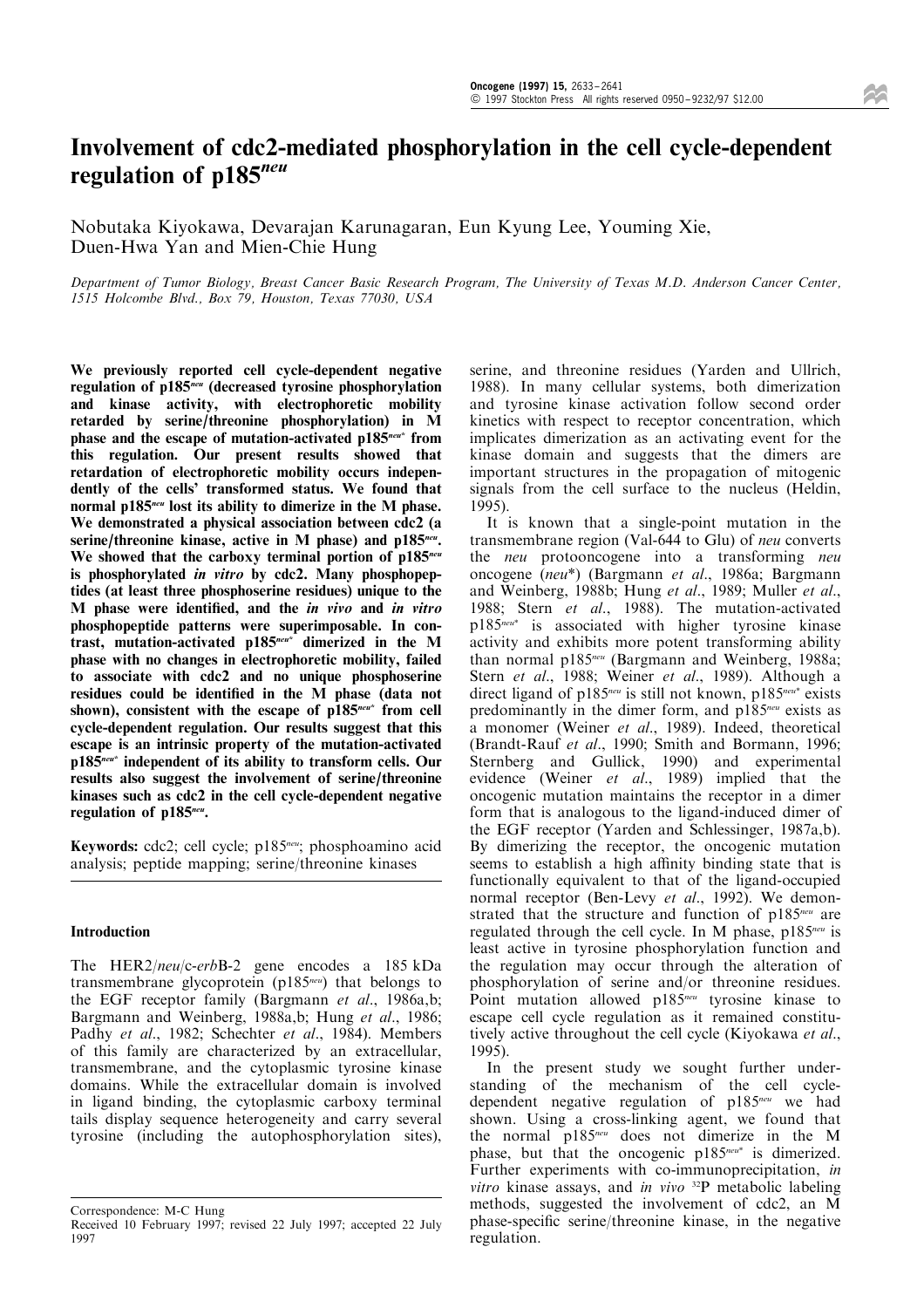## Results

# Escape from cell cycle-dependent regulation is an intrinsic property of the mutation-activated  $p185^{\text{neu}*}$ , independent of its ability to transform cells

As shown earlier, the normal  $p185^{neu}$  protein is regulated in a cell cycle-dependent manner, whereas the  $p185^{neu*}$  (with a point mutation in the transmembrane region) escapes from this regulation. With cellcycle progression, tyrosine phosphorylation and tyrosine kinase activity of p185<sup>neu</sup> gradually decreased, reaching their minimum level in M phase. An overall hyperphosphorylation in the serine and/or threonine residues resulted in an electrophoretic mobility shift in the M phase. The oncogenic  $p185^{neu*}$  protein tyrosine kinase was constitutively active in both  $G_0/G_1$  and M phases while the protein's electrophoretic mobility did not change significantly. Thus, the single-point mutation in the transmembrane domain facilitated the escape of p185<sup>neu\*</sup> from cell cycle dependent negative regulation of p185neu tyrosine kinase activity, possibly as a result of serine/threonine phosphorylation (Kiyokawa et al., 1995). Since the single-point mutation also induced cellular transformation, it was pertinent to ask whether the absence of the mobility shift in M phase is a specific property of the mutated neu\* or is caused by the transformation per se. To address this question, NIH3T3 cells (expressing endogenous p185 $n$ eu) transformed by different oncogenes (ras, src and abl) were synchronized either in  $G_0/$  $G<sub>1</sub>$  or M phase and their electrophoretic mobility was analysed after their cell cycle stage was confirmed by DNA content analysis. As shown in the two upper panels of Figure 1, DNA content analysis confirmed that the serum starvation synchronized the parental NIH3T3 and the transfected cells in  $G_0/G_1$  stage, and that nocodazole treatment arrested these cells in the M phase. The results, shown in the lower panel of Figure 1 depicting the electrophorectic mobility changes in p185neu detected by Western blotting, indicate retarded migration of the protein in M phase in all cells analysed. Mutated p185<sup>neu\*</sup> did not show a change in electrophoretic mobility at different stages of the cell cycle (Kiyokawa et al., 1995) and the cells transformed by various oncogenes (ras, src and abl) also showed retarded electrophoretic mobility (Figure 1). These results suggested that the escape from cell cycledependent regulation is an intrinsic property of the mutation-activated p185<sup>neu\*</sup>, independent of its ability to transform cells.

## Normal  $p185<sup>neu</sup>$  fails to dimerize in M phase but not the mutation-activated p185neu\*

Since the function of  $p185^{neu}$  is tightly associated with its dimerization status (Weiner et al., 1989), we next asked whether this could account for the negative regulation of  $p185^{neu}$  in M phase and the escape of p185neu\* from this process. We used derivatives of NIH3T3 cells that express the normal *neu* (DHFR/G8) and the mutated *neu*<sup>\*</sup> (B104-1-1). After synchronizing these cells in  $G_0/G_1$  or M phase, they were crosslinked and p185<sup>neu</sup> proteins were analysed by Western blotting. As predicted, the DHFR/G8 cells failed to dimerize in the M phase, and the dimerization status remained

unaltered in B104-1-1 cells between  $G_0/G_1$  and M phases (Figure 2). Immunoprecipitation of  $p185^{neu}$  after crosslinking under the same conditions also gave similar results (data now shown).

Added to our previous report (Kiyokawa et al., 1995), these data suggested that, in M phase of the cell cycle, the serine/threonine hyperphosphorylation of p185neu may prevent receptor dimerization, which in turn inhibits the tyrosine kinase activity of p185<sup>neu</sup> and intrinsically aids the escape of  $p185^{neu*}$  from this regulation.

## Physical association between cdc2 and  $p185<sup>neu</sup>$

Interestingly, cdc2, a serine/threonine kinase, is most active in M phase (Bischoff et al., 1990; Draetta and Beach, 1988; Lee and Nurse, 1987; Shenoy et al., 1989).



Figure 1 DNA content analysis and electrophoretic mobility changes in  $G_0/G_1$  or M phase. Upper panel: NIH3T3, NIH/ras, NIH/src, and NIH/abl cells were either serum-starved  $(G_0/G_1)$  or treated nocodazole (M) and trypsinized for the DNA content analysis described in Materials and methods. Lower panel: Total lysates from either serum-starved  $(G_0/G_1)$  or nocodazole-treated (M) NIH3T3, NIH/ras, NIH/src and NIH/abl cells were analysed, after electrophoresis, by Western blotting with a monoclonal antip185<sup>neu</sup> antibody. The experiments were repeated at least twice with similar results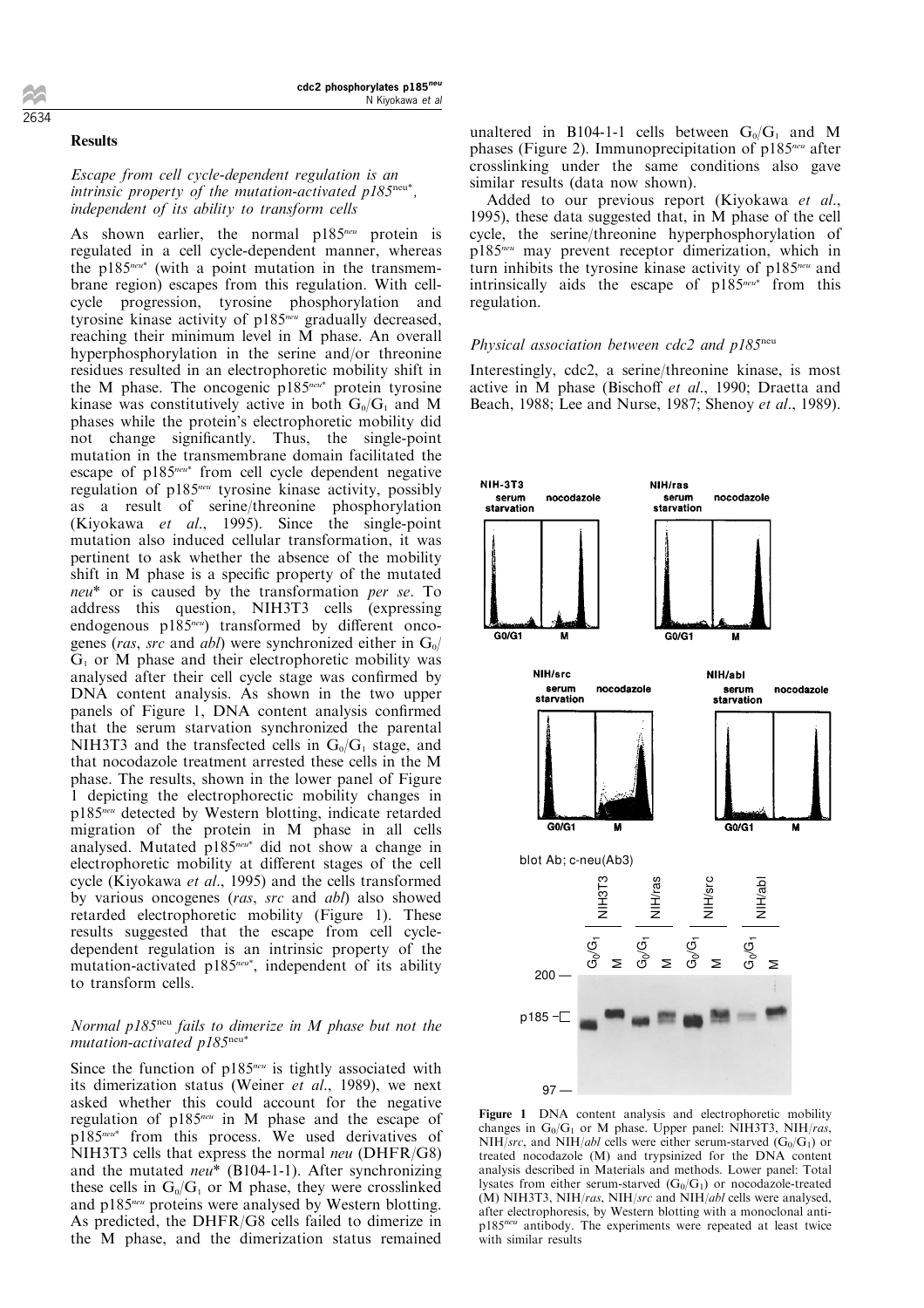

Figure 2 Dimerization in G<sub>0</sub>/G<sub>1</sub> or M phase. DHFR/G8 and B104-1-1 cells were synchronized either in G<sub>0</sub>/G<sub>1</sub> or M phase and then crosslinked with BS<sup>3</sup> as described in Materials and methods. After electrophoresis, the total lysates were analysed by Western blotting with a monoclonal anti-p185neu antibody. The experiment was done twice with reproducible results

Perhaps not by coincidence, a careful examination of the amino acid sequence of  $p185^{neu}$  revealed no less than 17 potential sites for cdc2. To see whether the two different kinases, cdc2 and  $p185^{neu}$ , are physically associated, we immunoprecipitated the cell lysates of DHFR/G8 expressing normal p185<sup>neu</sup> and B104-1-1 expressing  $p185^{neu*}$  with a monoclonal antibody to cdc2 or with normal mouse serum (NMS) and immunoblotted them with a monoclonal antibody to p185<sup>neu</sup> or cdc2. The results shown in Figure 3a indicated that these two proteins are physically associated in DHFR/ G8 cells, but not in B104-1-1 cells that express  $p185^{neu^*}$ . These results were ascertained by using three different antibodies to immunoprecipitate cdc2 under the same experimental conditions (data not shown). We also examined the physical association between cdc2 and  $p185^{neu}$  in different stages of the cell cycle in DHFR/G8 cells, by chemical synchronization, and found relatively abundant association between them at G2/M phase (Figure 3b).

# cdc2 can phosphorylate p185neu in vitro

Encouraged by the physical association of cdc2 and  $p185^{neu}$  in DHFR/G8 cells, we used an *in vitro* complex kinase assay to investigate whether cdc2 can phosphorylate p185<sup>neu</sup>. Phosphorylation of p185<sup>neu</sup> by cdc2 was observed when the p185<sup>neu</sup> was immunoprecipitated from the DHFR/G8 cells and then mixed with commercially available active cdc2, or when the cell lysates from DHFR/G8 cells were frozen and thawed a few times after immunoprecipitation (to reduce the autophosphorylation activity of  $p185^{neu}$  tyrosine kinase) and mixed (Figure 3c). Phosphorylation of  $p185^{neu}$  was not seen, however, when cdc2 or p185<sup>neu</sup> was present alone in the reaction mixture (Figure 3c). The phosphorylated band of p185<sup>neu</sup> from the above experiment was further examined by phosphoamino acid analysis, and the results confirmed the involvement of phosphorylation of serine and threonine but not of tyrosine residues (Figure 3d) which was predictable from the known action of cdc2 as a serine/threonine kinase. Using different antibodies to immunoprecipitate cdc2, we also confirmed that the immunoprecipitated p185<sup>neu</sup> from DHFR/G8 cells could be phosphorylated by cdc2 in vitro (data not shown).

### $cdc2$  phosphorylates the carboxy terminal of  $p185<sup>neu</sup>$

In an attempt to locate the phosphorylation sites of  $p185^{neu}$  in M phase by cdc2, we carried out an in vitro and in vivo two-dimensional phosphopeptide mapping analysis. The approximate positions of the potential phosphorylation sites for cdc2 in the  $p185^{neu}$  protein are schematically shown in Figure 4a. The drawing depicts GST-fusion protein that represents the carboxy terminal region of  $p185^{neu}$  (YX1) and contains most of the serine and threonine residues, and another GST protein (YX3) that contains a few serine and threonine residues constructed from the kinase domain and the juxtamembrane portion of p185<sup>neu</sup>. The expression of these fusion proteins was revealed by coomassie blue staining of the bacterial cell lysates and the major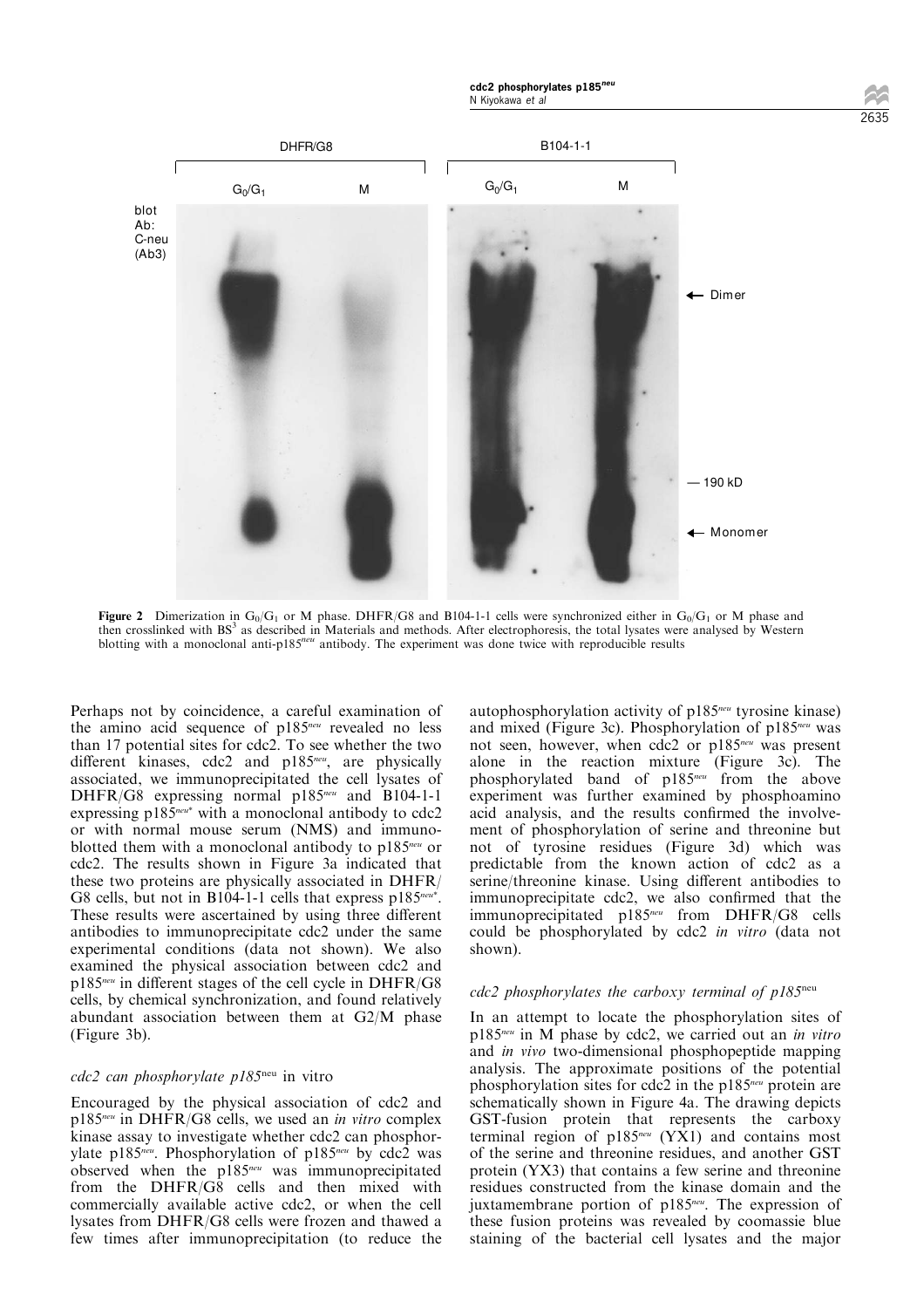proteins of expected size were stained heavily by the dye and further confirmed by immunoblotting analysis, which showed that an antibody directed against the carboxy terminal tail of neu detected only YX1 and not



phosphorylation in vitro by, cdc2. (a) Co-immunoprecipitation of  $p185^{neu}$  with cdc2. The proteins were immunoprecipitated with a monoclonal anti-cdc2 antibody  $(\alpha \text{ cdc2})$  or normal mouse serum (NMS) from 500  $\mu$ g of precleared lysate of DHFR/G8 or B104-1-1 cells. After intensive washing with lysis buffer, samples were separated on  $6 - 10\%$  SDS-PAGE gradient gel and transferred onto a nitrocellulose membrane. The membrane was cut into two parts to detect both p185<sup>neu</sup> and cdc2 by immunoblotting with either monoclonal anti-p185<sup>neu</sup> antibody (c-neu (Ab3), upper panel) or monoclonal anti-cdc2 antibody (acdc2, lower panel). (b) Cell cycle dependent association of p185<sup>neu</sup> with cdc2. DHFR/G8 cells were synchronized at different stages of cell cycle as described in Materials and methods. Cell lysates were prepared, immunoprecipitated and analysed as described for a.  $(c)$  In vitro phosphorylation of  $p185^{neu}$  by cdc2. The ability to phosphorylate  $p185^{neu}$  was tested by an in vitro immune complex kinase assay. Immunoprecipitated  $p185^{neu}$  proteins from DHFR/G8 were equally divided into two parts and mixed with (+) or without  $(-)$  the purified cdc2 protein (25 ng/assay) followed by incubation with  $[\gamma^{-32}P]AT\dot{P}$  and  $MgCl_2$  for 20 min at room temperature. After separation on  $7\%$  SDS-PAGE gel samples were exposed on X-ray film. To minimize autophosphorylation activity, proteins denatured by repeated freezing and thawing were tested in a similar manner. (d) Phosphoamino acid analysis. Phosphorylated  $p185^{neu}$  proteins from lane 4 of c were excised and phosphoamino acid analysis was performed as described in Materials and methods. Ig HC-Immunoglobulin heavy chain; Ig LC-Immunoglobulin light chain. The results from a, b, c and d were confirmed at least in another independent experiment

YX3 (Figure 4b). Similarly, the use of an antibody against the kinase domain reacted with YX3 but not YX1, as expected (Figure 4b). These fusion proteins were then used in an *in vitro* complex kinase assay that utilized the commercially available purified cdc2 (UBI). The results showed that only YX1 made from the carboxy terminal of  $p185^{neu}$  was phosphorylated when mixed with cdc2, and that  $cdc2$ :  $\overline{Y}X3$  mix had no such effect (Figure 4c). Phosphorylation was not observed when either YX1 or YX3 was present in the reaction mixture without cdc2 (data not shown). Taken together, these results strongly suggested the existence of potential phosphorylation sites for cdc2 at the carboxy terminal tail of  $p185^{neu}$ .

## In vitro and in vivo phosphopeptide patterns are superimposable

The possible relevance of cdc2-mediated phosphorylation of p185<sup>neu</sup> observed in vitro was next examined in vivo by metabolic labeling of DHFR/G8 cells with  $^{32}P$ before (unsynchronized) or after the cells were synchronized in  $G_0/G_1$  or M phase and their phosphopeptide pattern analysed, as shown in Figure 5. When phosphopeptides from  $G_0/G_1$  and M phase were mixed together and analysed, more than nine phosphopeptides unique to the M phase could be identified, along with two phosphopeptides unique to the  $G_0/G_1$  phase, and several phosphopeptides common to both  $G_0/G_1$  and M phases. Phosphoamino acid analysis of the phosphopeptides revealed that at least three phosphopeptides unique to the M phase contained phosphorylated serine residues, and several such residues were found also in the phosphopeptides common to both phases of the cell cycle (Figure 5). When a similar experiment was done with B104-1-1 cells, the phosphopeptide patterns of  $G_0/G_1$  and M phases were virtually identical (notably, they resembled the  $G_0/G_1$  stage of DHFR/G8 cells), and no unique phosphoserine residues could be identified in the M phase (data not shown), consistent with the escape of p185neu\* from cell cycle-dependent regulation. Thus, our results suggested that cdc2 can phosphorylate p185neu in M phase in DHFR/G8 cells. If this is indeed the case, the *in vitro* and *in vivo* phosphopeptide mapping patterns should be similar. When the phosphopeptides obtained from the YX1-cdc2 complex (Figure 4c) were mixed with the in vivo -labeled phosphopeptides prepared from the M phase synchronized DHFR/G8 cells and analysed, we found more than 10 common phosphopeptide spots among the in vivo and in vitro patterns (Figure 6). Phosphoamino acid analysis helped us to identify at least five phosphoserine-containing phosphopeptides among them, supporting the involvement of cdc2. The presence of several such peptides unique to the M phase (Figure 6) indicated that other serine/threonine kinases could also be involved in the negative regulation of  $p185^{neu}$ .

## Discussion

We pursued our earlier report which showed the disruption of the cell-cycle dependent regulation of normal p185<sup>neu</sup> by its oncogenic counterpart p185<sup>neu\*</sup> and defined a plausible mechanism of cellular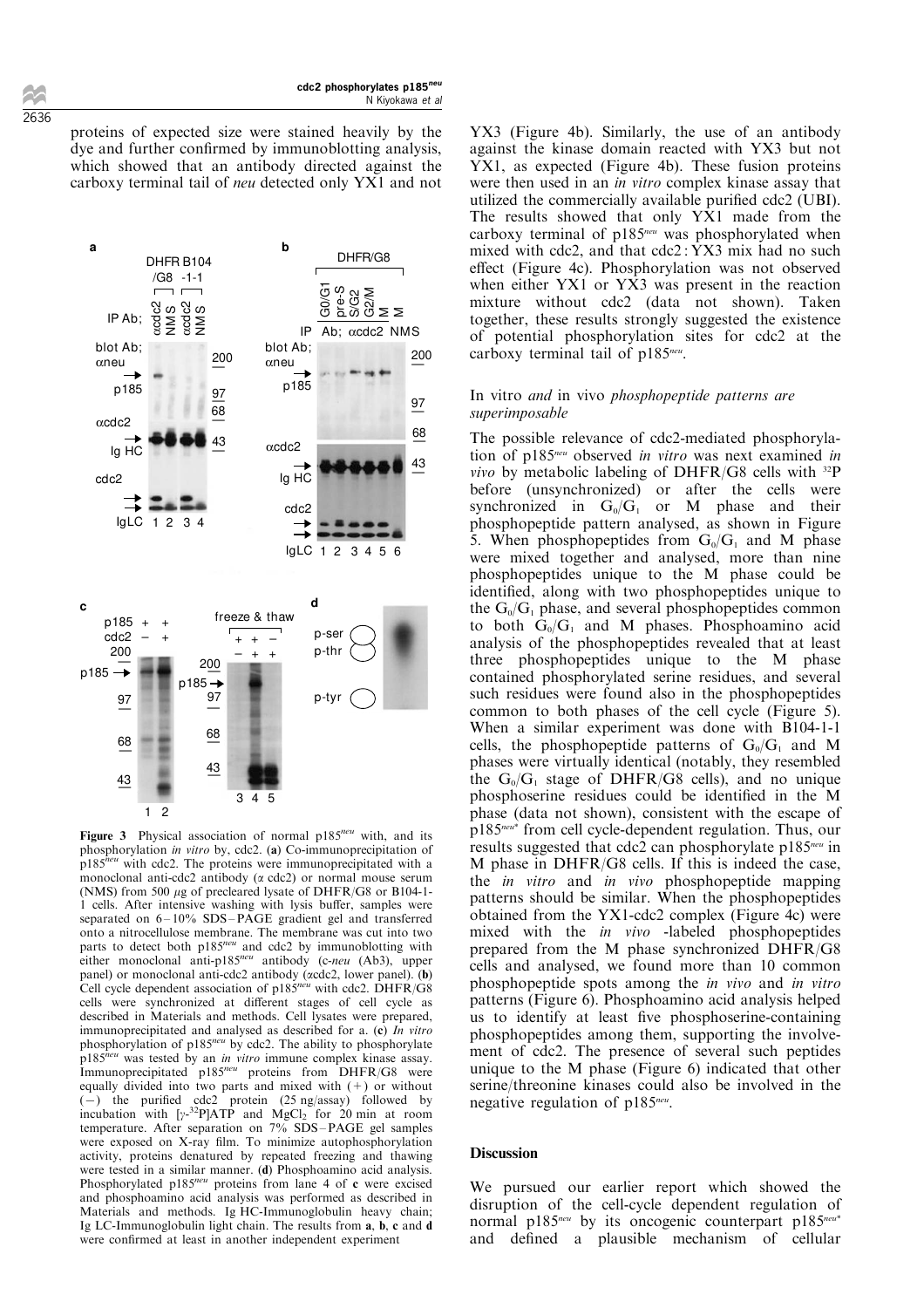

Figure 4 In vitro phosphorylation of recombinant p185<sup>neu</sup> protein of cdc2. (a) Construction of GST-fusion p185<sup>neu</sup> proteins are shown by the schema. (b) Recombinant-GST-fusion p185<sup>neu</sup> proteins were purified as described in Materials and methods, and their molecular weights were examined by SDS-PAGE followed by coomassie blue staining (lanes 1 and 2). Both proteins (YX1 and YX3) were immunoblotted with either anti-p185<sup>neu</sup> c-terminal antibody (c-neu Ab-3; lanes 3 and 4) or anti-p185<sup>neu</sup> kinase domain antibody (c-neu Ab-1; lanes 5 and 6). (c) Purified cdc2 protein (25 ng/assay) was incubated with YX1 (lane 2) or YX3 (lane 3) or without the recombinant proteins (lane 1) in the presence of  $[y^{-32}P]ATP$  and MgCl<sub>2</sub>. The ability of cdc2 to phosphorylate the fusion proteins was examined as described in Figure 3. Similar results were obtained when the experiment was repeated two times

transformation (Kiyokawa et al., 1995). The present results clarified that the disruption is not caused by the transformation per se (Figure 1), but that the escape of p185neu\* from regulation may be an intrinsic property of the mutated protein. We had predicted that the negative regulation of normal  $p185^{neu}$  tyrosine kinase activity observed in M phase of the cell cycle in DHFR/G8 cells and an escape from this regulation in B104-1-1 cells that express  $p185^{neu*}$  (Kiyokawa et al., 1995) could be the result of a disequilibrium between the p185neu receptor's monomeric and dimeric forms. The results shown in Figure 2 lend strong support to this prediction because the dimers could not be captured by crosslinking during M phase in DHFR/ G8 cells. Weiner et al. (1989) have analysed the formation of dimers in detail in DHFR/G8 and B104-1-1 cells. They found that about 70% of the oncogenic p185<sup>neu\*</sup> exists as an aggregated crosslinkable complex, and  $20-30\%$  of normal p185<sup>neu</sup> in DHFR/G8 cells can be cross-linked under identical conditions. It is interesting to note that, in a family of bacterial receptors that have the same topology as the eukaryotic single-transmembrane receptors, general structural changes (such as a monomer-to-dimer transition) seem to have been responsible for transmembrane signaling rather than specific ligand-induced conformational changes (Stock, 1996). Ligand-independent dimerization is known to occur in oncogenic tyrosine and serine/threonine receptor kinases (Adelsman et al., 1996; Carlberg and Rohrschneider, 1994; Vivien et al., 1995; Watowich et al., 1992; Weiner et al., 1989).

More intriguing is the mechanism by which such negative regulation results in the failure to dimerize (Figure 2) and the consequent decrease in tyrosine kinase activity and signaling of the normal  $p185^{neu}$ receptor (Kiyokawa et al., 1995) in M phase. We hypothesized that it is due to the hyperphosphorylation of serine/threonine residues in M phase and the amino acid mutation in p185neu\* disrupts this regulation. The presence of more phosphopeptide spots (at least 3 containing phosphoserine residues) in the M phase than in the  $G_0/G_1$  phase (which had no phosphoserine residues) of DHFR/G8 cells that express normal p185neu (Figure 5), and identical phosphopeptide patterns of  $G_0/G_1$  and M phase-synchronized B104-1-1 cells that express mutated  $p185^{neu*}$  (data not shown), also support this possibility. The presence of 17 cdc2 consensus sites in the amino acid sequence of  $p185^{neu}$ and cdc2's role as a serine/threonine kinase most active in M phase (Bischoff et al., 1990; Draetta and Beach, 1988; Lee and Nurse, 1987; Shenoy et al., 1989)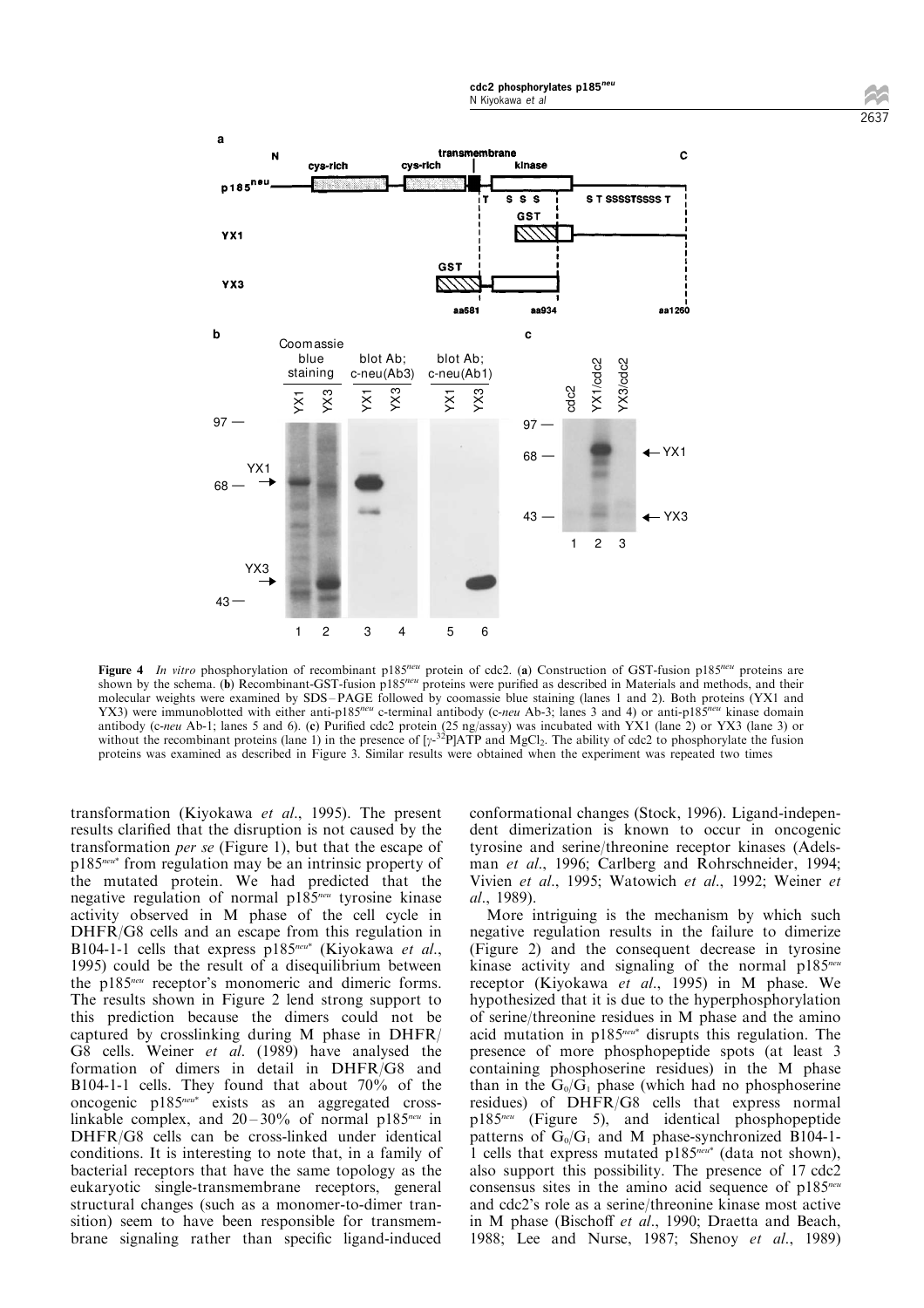qualifies it as a potential candidate for the described negative regulation. Consistent with these structural features and M phase-specific activity are our experimental results (Figure 3a and b) which show that physical association between these two proteins is stronger at G2/M phase of the cell cycle. Though cdc2 is a nuclear protein, its existence and activation in the cytoplasm has also been reported (Heald et al., 1993). Our results demonstrated cdc2 site of action to be the carboxy terminal of  $p185^{neu}$  (Figure 4) after showing cdc2 to be capable of phosphorylating  $p185^{neu}$  in vitro and the phosphorylation sites to overlap with those in vivo (Figures 3 and 5). Furthermore, the superimposable phosphopeptide patterns obtained when in vitro cdc2-phosphorylated YX1 (carboxy-terminal p185neu -GST fusion protein) was mixed with the in vivo labeled M phase-synchronized DHFR/G8 cells (Figure 6) strongly suggested the involvement of cdc2. Further work is needed to locate specific serine/ threonine residues in  $p185^{neu}$  phosphorylated by cdc2. Mutation of such residues would reveal their relative functional importance, though the question is complicated by the presence of several serine/threonine residues. Purified Xenopus laevis p34cdc2 was reported to phosphorylate the EGFR on serine 1002 in vitro, implying that receptor function may be regulated in a cell cycle-dependent fashion (Kuppuswamy et al., 1993). In addition, the in vitro phosphorylation was associated with an inhibition of EGFR tyrosine kinase activity. A comparison of the sequences of several growth factor receptors showed that the string of acidic residues, followed by the Ser-Pro motif found at residues  $1002 - 1003$  of the EGFR, a proposed cdc2 phosphorylation site, is conserved in most EGFR family members, including  $p185^{neu}$  (Bargmann et al., 1986a), ErbB-3 (Plowman et al., 1990), and let-23, the EGFR homologue in C. elegans (Aroian et al., 1990). However, a role for these cell cycle stage-specific phosphorylations remains an intriguing possibility in the negative regulation of the receptor tyrosine kinases, including the EGFR and p185<sup>neu</sup>. A better known physiological feedback-inhibitory mechanism involves protein kinase C (PKC), a serine/threonine kinase, which phosphorylates threonine 654 residue on the EGFR, decreasing the receptor's binding affinity for ligands (Morrison et al., 1993), diminishing tyrosine kinase activity (Cochet et al., 1984; Davis, 1988), and attenuating signals from the EGFR (Chen et al., 1996).



4. p185 mixture of 2 & 3 5. schema

Figure 5 Phosphopeptide analysis of metabolically labeled p185<sup>neu</sup> in  $G_0/G_1$  or M phase. The p185<sup>neu</sup> proteins from DHFR/G8, metabolically labeled with  $\gamma$ -<sup>32</sup>P from unsynchronized (panel 1), serum-starved (panel 2), or nocodazole-treated (panel 3) cells were purified by immunoprecipitation, and the individual samples or an equal mixture from panel 2 and 3 (panel 4) were separated by SDS-PAGE gel and analysed for the presence of phosphopeptides as described in the Materials and methods. Individual phosphopeptide spots from the panel 3 were cut out, and phosphoamino acid analysis identified several phosphoserine residues (S), as shown in schema (panel 5). Two independent experiments were done to confirm these results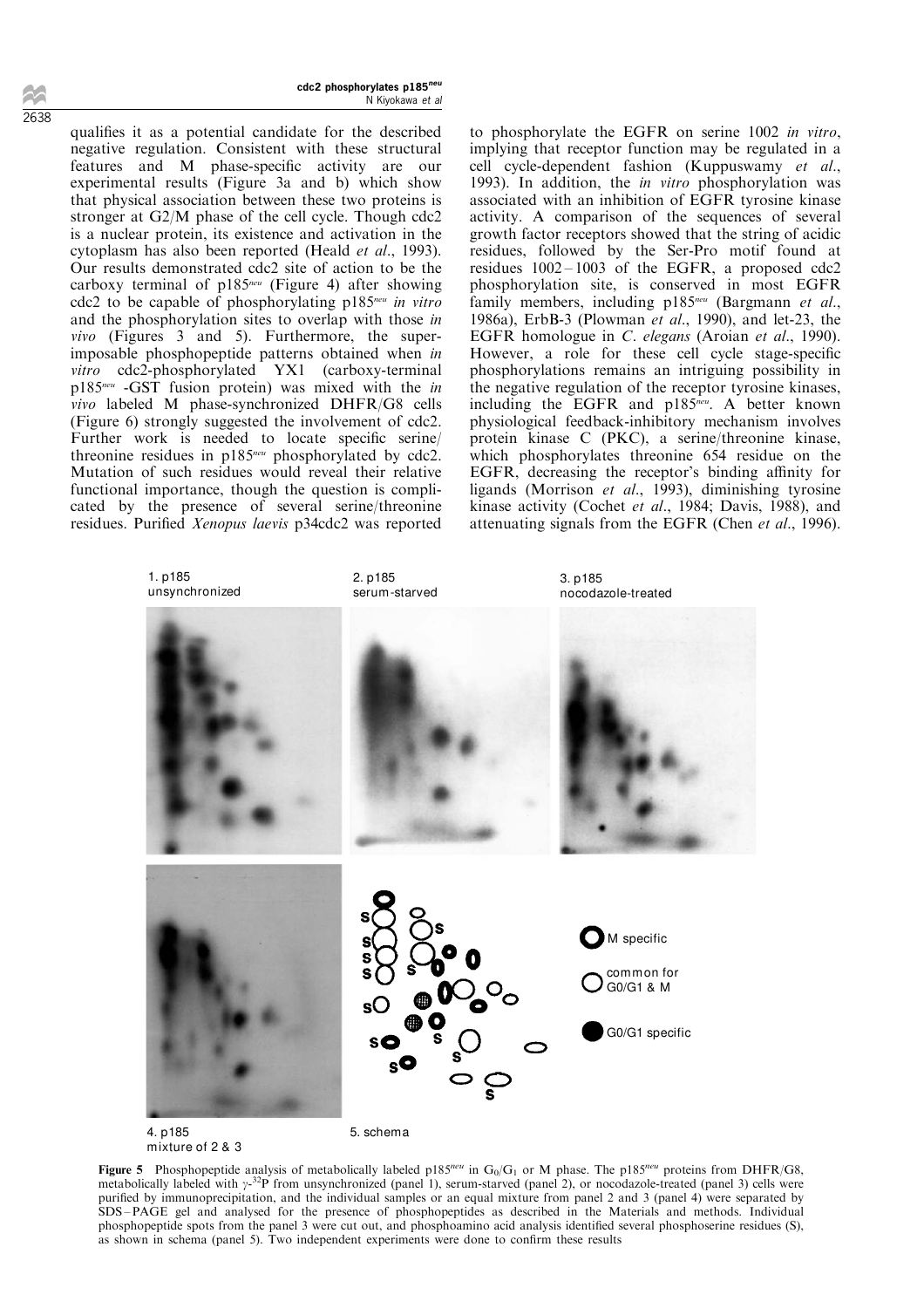Feedback inhibition of p185<sup>neu</sup> tyrosine kinase activity by PKC-mediated serine/threonine phosphorylation has also been reported (Cao et al., 1991; Dobashi et al., 1989). Although our results suggested the involvement of cdc2 in the phosphorylation of p185<sup>neu</sup>, they do not rule out the involvement of other kinases in the process. The presence of additional phosphopeptides, several of them containing phosphoserine residues, in in vivo -labeled DHFR/G8 cells in M phase (Figure 6) already indicates this possibility. HER2/neu is phosphorylated in vitro on a single site in the cytoplasmic tail at threonine 1172 by the calmodulin-dependent protein kinase II (Feinmesser et al., 1996). The consensus sites of cdc2 (basic-Ser/ Thr-Pro-polar-basic or basic/polar-Ser/Thr-Pro-Xbasic) are, in fact, quite similar to those of MAP



Figure 6 Comparison of the patterns of phosphopeptides and phosphoamino acids obtained from the in vitro and in vivo phosphorylation of p185<sup>neu</sup> protein. DHFR/G8 cells were metabolically labeled after treatment with nocodazole and analysed as described in Figure 5 and the phosphopeptide spots<br>are shown in panel 1. The recombinant-GS-p185<sup>neu</sup> fusion protein (YX-1) was phosphorylated and analysed as described in Figure 4 and shown in panel 2. The phosphopeptide pattern obtained after mixing the samples from panels l and 2 are shown in panel 3. Phosphoamino acid analysis of individual spots from panel 3 revealed the prescence of several phosphoserine-containing peptides (S) as shown in the schema (panel 4). These results were confirmed in another independent experiment

cdc2 phosphorylates p185neu N Kiyokawa et al

kinase (Pro-X-Ser/Thr-Pro), another Ser/Thr kinase, where X represents any amino acid present in proteins (Langan et al., 1989; Lin et al., 1991; Shenoy et al., 1989). In addition, the platelet-derived growth factor receptor (Yarden et al., 1986) and fibroblast growth factor receptor (Lee et al., 1989) also contain Ser-Pro motifs in the region C terminal to the kinase domain, although they lack the acidic region upstream from this sequence. Serine/threonine phosphorylation is likely to be a general phenomenon since a number of growth factor receptors could be phosphorylated by a prolinedirected kinase in this region. It would be interesting to analyse the action of various serine/threonine kinases and their involvement in and relative contribution to negative regulation of receptor tyrosine kinases in general and the cell cycle in particular.

# Materials and methods

#### Cell culture and synchronization

Cell lines that express the normal  $p185^{neu}$  (DHFR/G8) and the mutation-activated p185<sup>neu\*</sup> have been described (Hung et al., 1986; Kiyokawa et al., 1995; Padhy et al., 1982). NIH3T3 cells were transfected with ras, src and abl oncogenes (NIH/ras, NIH/src, NIH/abl) as described earlier (Matin and Hung, 1994). Cells were grown in Dulbecco's modified Eagle medium : nutrient mixture F-12  $(DMEM/F12 1:1)$   $(GIBCO)$  supplemented with  $10\%$  fetal calf serum at  $37^{\circ}$ C in a humidified  $5\%$  CO<sub>2</sub> atmosphere. Cells at half-confluence were starved in DMEM/F12 with 0.5% FCS for 48 h to arrest them in  $G_0/G_1$  phase (Welch and Wang, 1993). To accumulate in pre-S phase and G2 phase, cells were incubated with aphidicolin and Hoechst 33342, respectively, as described (Kiyokawa et al., 1995). To synchronize the cells in M phase, they were incubated with DMEM/F12 containing 10% fetal calf serum and nocodazole (0.4  $\mu$ g/ml) for 12-24 h, afterwhich cells that had a highly rounded mitotic shape were collected by mechanical shake-off. More than  $90\%$  of the nocodazoletreated shaken off cells were tetraploid according to DNA content analysis (Chackalaparampil and Shalloway, 1988). The adherent cells after nocodazole treatment were considered to be in G2/M phase.

### DNA content analysis

For DNA content analysis, trypsinized cells were fixed for 30 min at  $-20^{\circ}$ C in 70% ethanol-30% PBS mixture. After staining with PBS containing  $5 \mu g/ml$  propidium iodide and  $8 \mu g/ml$  RNAse A, cells were analysed on an EPICS PROFILE flow cytometer (Coulter) as described previously (Chackalaparampil and Shalloway, 1988). The results were analysed with the MultiCycle computer program (Pheonix Flow System).

#### Antibodies

Anti-cdc2 monoclonal antibody p34 (Santa Cruz Biotechnology Inc.,) was used for both immunoprecipitation and immunoblotting. Anti-p185<sup>neu</sup> monoclonal antibody raised against the c-terminal (Ab-3) or the extracellular portion (Ab-4) and a rabbit antibody raised against the kinase domain (Ab-1) were obtained from Oncogene Science.

## Generation of  $GST-p185<sup>neu</sup>$  fusion proteins

cDNA fragments that correspond to different parts of the intracellular portion of rat  $p185^{neu}$  were amplified by PCR from pSV2neu and subcloned into pGEX-3X bacterial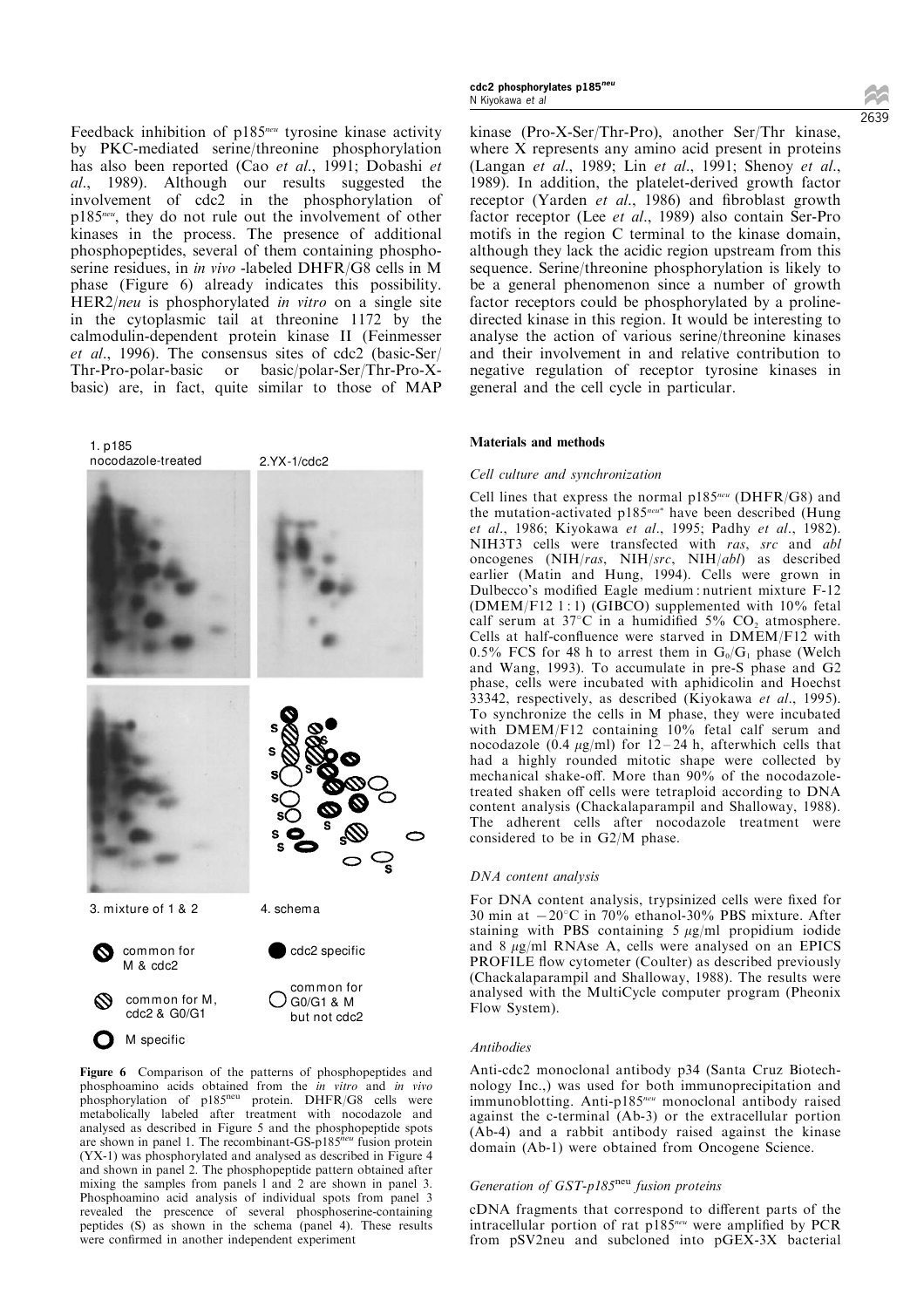expression vector (Pharmacia) at *HindIII* and *SmaI* sites. The GST-fusion proteins, YX-1 representing amino acids  $934 - 1260$  and YX-3 representing amino acids  $681 - 993$  of  $p185^{neu}$ , were produced in bacteria and purified.

#### Immunoprecipitation and Western blotting

After each treatment, cells were solubilized for 30 min on ice in lysis buffer (20 mM  $Na<sub>2</sub>PO<sub>4</sub>$ , pH 7.4, 150 mM NaCl, 1% Triton X-100, 1% aprotinin, 1 mM phenylmethylsulfonyl fluoride, 10  $\mu$ g/ml leupeptin, 100 mM NaF and 2 mM  $Na<sub>3</sub>VO<sub>4</sub>$  and the total protein concentration was determined using the Bio-Rad protein assay kit. Electrophoretically separated proteins were transferred to a nitrocellulose membrane for 1 h at 3 mA/cm<sup>2</sup> using a semidry transblot system (Bio-Rad). After being blocked with PBS containing 5% milk, membranes were incubated with primary antibodies for 1 h at room temperature in 3% BSA/PBS, then washed with 0.05% Tween 20 in PBS. After 30 min of incubation with an appropriate secondary antibody conjugated with horseradish peroxidase and a subsequent washing with PBS-0.05% Tween 20, immunoblots were developed by the enhanced chemiluminescence reagent (ECL, Amersham) for 1 min and exposed to film (Hyper-film, Amersham). For immunoprecipitations, 500  $\mu$ g to 1 mg of cell lysates were incubated with 1  $\mu$ g of antibody and 50  $\mu$ l of 50% protein-A agarose for 1 h at  $4^{\circ}$ C. After several washes with 0.05% Tween 20/PBS, immunoprecipitates were separated by electrophoresis and analysed.

## Chemical crosslinking

Cells synchronized in the  $G_0/G_1$  or M phase were washed<br>with PBS twice and incubated with 1 mM twice and incubated with 1 mM bis(sulfosuccinimidyl) suberate (BS<sup>3</sup>) in PBS for 30 min at  $4^{\circ}$ C, with rocking. The cells were solubilized with PI/RIPA buffer (Weiner et al., 1989).

#### In Vitro immune complex kinase assay

Commercially available cdc2 complex (Upstate Biotechnology Incorporated, New York) purified from the sea star Pisaster ochraceus was mixed with either the immunoprecipitated p185<sup>neu</sup> proteins or the recombinant GST-p185<sup>neu</sup> proteins. After being washed four times, once with PBS,

#### References

- Adelsman MA, Huntley BK and Maihle NJ. (1996). J. Virol.,  $70, 2533 - 2544.$
- Aroian RV, Koga M, Mendel JE, Ohshima Y and Sternberg PW. (1990). Nature, 348, 693-699.
- Bargmann CI, Hung MC and Weinberg RA. (1986a). Cell, 45,  $649 - 657$ .
- Bargmann CI, Hung MC and Weinberg RA. (1986b). Nature,  $319, 226 - 230$ .
- Bargmann CI and Weinberg RA. (1988a). Proc. Natl. Acad.  $Sci. USA, 85, 5394 - 5398.$
- Bargmann CI and Weinberg RA. (1988b). EMBO J., 7,  $2043 - 2052$ .
- Ben-Levy R, Peles E, Goldman-Michael R and Yarden Y.  $(1992)$ . J. Biol. Chem., 267, 17304 - 17313.
- Bischoff JR, Friedman PN, Marshak DR, Prives C and Beach D. (1990). Proc. Natl. Acad. Sci. USA, 87, 4766 -4770.
- Brandt-Rauf PW, Rackovsky S and Pincus MR. (1990). Proc. Natl. Acad. Sci. USA,  $87, 8660 - 8664$ .
- Cao H, Decker S and Stern DF. (1991). Oncogene, 6, 705 -711.

twice with 50 mM Tris-HCl (pH 7.5) containing 0.5 M LiCl and once with kinase assay buffer  $(50 \text{ mm Tris}, 10 \text{ mm})$  $MgCl<sub>2</sub>$ , pH 7.5), the immunoprecipitates were incubated for 20 min at room temperature in 50  $\mu$ l of kinase buffer, with 10  $\mu$ Ci of [<sup>32</sup>P] $\gamma$ -ATP (specific activity > 3000 Ci/mM; Amersham). Reactions were stopped by adding 10  $\mu$ l of  $6 \times$ SDS-sample loading buffer. After separation on a 7% SDS-PAGE gel, phosphorylated proteins were visualized with autoradiography.

#### $32P$  metabolic labeling

Cells were metabolically labeled with <sup>32</sup>P-orthophosphate (500  $\mu$ Ci/ml, carrier-free; Amersham) for 8 h in phosphatefree DMEM supplemented with either 0.5% or 10% dialyzed FCS (Epstein et al., 1990).

## Phosphopeptide and phosphoamino acid analysis

In vitro or in vivo <sup>32</sup>P-labeled p185<sup>neu</sup> proteins were excised and extracted from SDS-PAGE gel as described previously (Cooper et al., 1983). One portion was digested with TPCK-treated trypsin and the peptides were separated on TLC plates by electrophoresis (horizontal direction, anode on left) in  $pH$  3.5 buffer and chromatography (vertical direction) as described previously (Kiyokawa et al., 1995). Another portion was hydrolyzed in 6 N constantly boiling HCL for 60 min at  $110^{\circ}$ C and separated on TLC plates with unlabeled phosphoamino acid standards by two-dimensional electrophoresis for phosphoamino acid analysis. In both cases, phosphopeptides and phosphoamino acids were detected by autoradiography and the positions of phosphoamino acids were visualized by ninhydrin staining.

#### Acknowledgements

This work was supported by National Institutes of Health grants CA58880 and CA60856, grant DAMD17-94-J-4315 from the Department of Defense, Nellie Connally Breast Cancer Research Fund from M.D. Anderson Cancer Center (to M-CH) and the Cancer Center Core Grant CA16672. NK is a recipient of a fellowship from the Sankyo Foundation of Life Science (Japan).

- Carlberg K and Rohrschneider L. (1994). Mol. Biol. Cell, 5,  $81 - 95.$
- Chackalaparampil I and Shalloway D. (1988). Cell,  $52$ ,  $801 -$ 810.
- Chen P, Xie H and Wells A. (1996). *Mol. Biol. Cell*,  $7,871 -$ 881.
- Cochet C, Gill GN, Meisenhelder J, Cooper JA and Hunter T. (1984). J. Biol. Chem. 259, 2553-2558.
- Cooper JA, Sefton BM and Hunter T. (1983). Methods  $Enzymol.$ , 99, 387 – 402.
- Davis RJ. (1988). J. Biol. Chem., 263, 9462-9469.
- Dobashi K, Weiner DB and Greene MI. (1989). DNA, 8,  $723 - 732.$
- Draetta G and Beach D. (1988). Cell,  $54$ ,  $17-26$ .
- Epstein RJ, Druker BJ, Roberts TM and Stiles CD. (1990). J. Biol. Chem.,  $265$ ,  $10746 - 10751$ .
- Feinmesser RL, Gray K, Means AR and Chantry A. (1996). Oncogene, 12, 2725 - 2730.
- Heald R, McLoughlin M and McKeon F. (1993). Cell, 74,  $463 - 474.$
- Heldin CH. (1995). Cell, 80, 213-223.